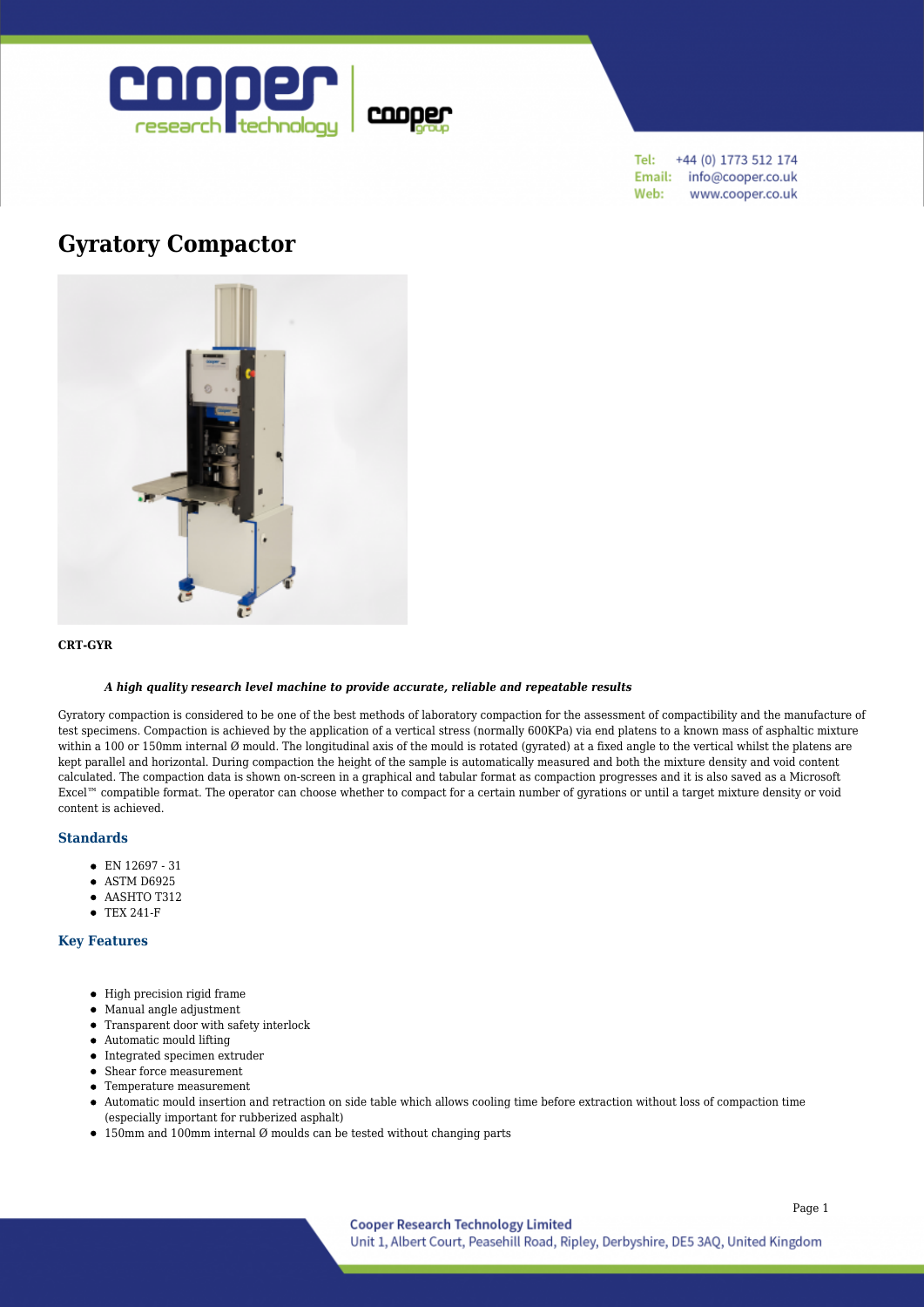

+44 (0) 1773 512 174 Tel: Email: info@cooper.co.uk Web: www.cooper.co.uk

- Cold mix (emulsion) materials can be compacted and the expelled fluid collected
- Ethernet connection for data acquisition and control system
- $\bullet~$  User friendly LabVIEW™ software displays results in real time
- ILAC recognised traceable calibration
- Remote support service available
- Proudly made in Britain

## **Key Uses**

- Compaction of asphaltic paving material to a target mixture density or void content
- Assessment of mixture compactibility
- SHRP Superpave asphalt mixture design
- Preparation of cylindrical test specimens

#### **Software**

- User friendly, intuitive and reliable Windows™ software developed using LabVIEW™
- Software allows 3 methods of compaction no. of gyrations, height and target density
- The operator is guided through every step of the compaction
- Real-time display and report of current height, density and void content (percentage)
- Data is recorded to disk at regular intervals for further analysis
- Utilities are included for transducer check, diagnostic routines and calibration

#### **Accessories**

Accessories are not included in the price of main device (unless stated otherwise) and may be purchased separately if required.

CRT-GYR-RUB Gyro Accessories for rubber Asphalt CRT-GYRMS-100 100mm Internal Ø mould & platens, slotted for emulsion mix CRT-GYRMS-150 150mm Internal Ø mould & platens, slotted for emulsion mix CRT-GYRCFP-100 100mm circle filter papers (pack of 100) CRT-GYRCFP-150 150mm circle filter papers (pack of 100) CRT-GYR-LH Lift Handle for Lightweight Gyro Moulds CRT-GYR-SP100\_63 Spacer 100mm to compact 63mm height on CRT-GYR CRT-GYR-SP150\_63 Spacer 150mm to compact 63mm height on CRT-GYR CRT-GYR-CALANG Calibration Kit

# **Specifications**

Technical specifications are subject to change without notice.

| Speed r.p.m                                          | 0 to 30 (adjustable)                  |
|------------------------------------------------------|---------------------------------------|
| Number of gyrations                                  | 0 to 999                              |
| Actuator stroke mm                                   | 250                                   |
| Internal Angle of Gyration                           | $0.2$ to $2^{\circ}$                  |
| Compressed Air                                       | 7-10 bar @ 350 L/min                  |
| Specimen $\varnothing$                               | $100 \text{ mm}$ and $150 \text{ mm}$ |
| Max sample height                                    | 300 mm                                |
| Min sample height                                    | 50 mm                                 |
| Mould height                                         | 340 mm                                |
| Mixtures                                             | Wet or dry                            |
| Electrical Supply <sup>1</sup>                       | 220-240 Volts 50/60Hz @ 16A           |
| Dimension mm (WxDxH)                                 | 780 x 1000 x 1920                     |
| Working space required mm (WxDxH) 2000 x 2000 x 2200 |                                       |
| Estimated Weight Kg                                  | 508                                   |
| PC.                                                  | Included                              |
| <sup>1</sup> others available upon request           |                                       |

Page 2